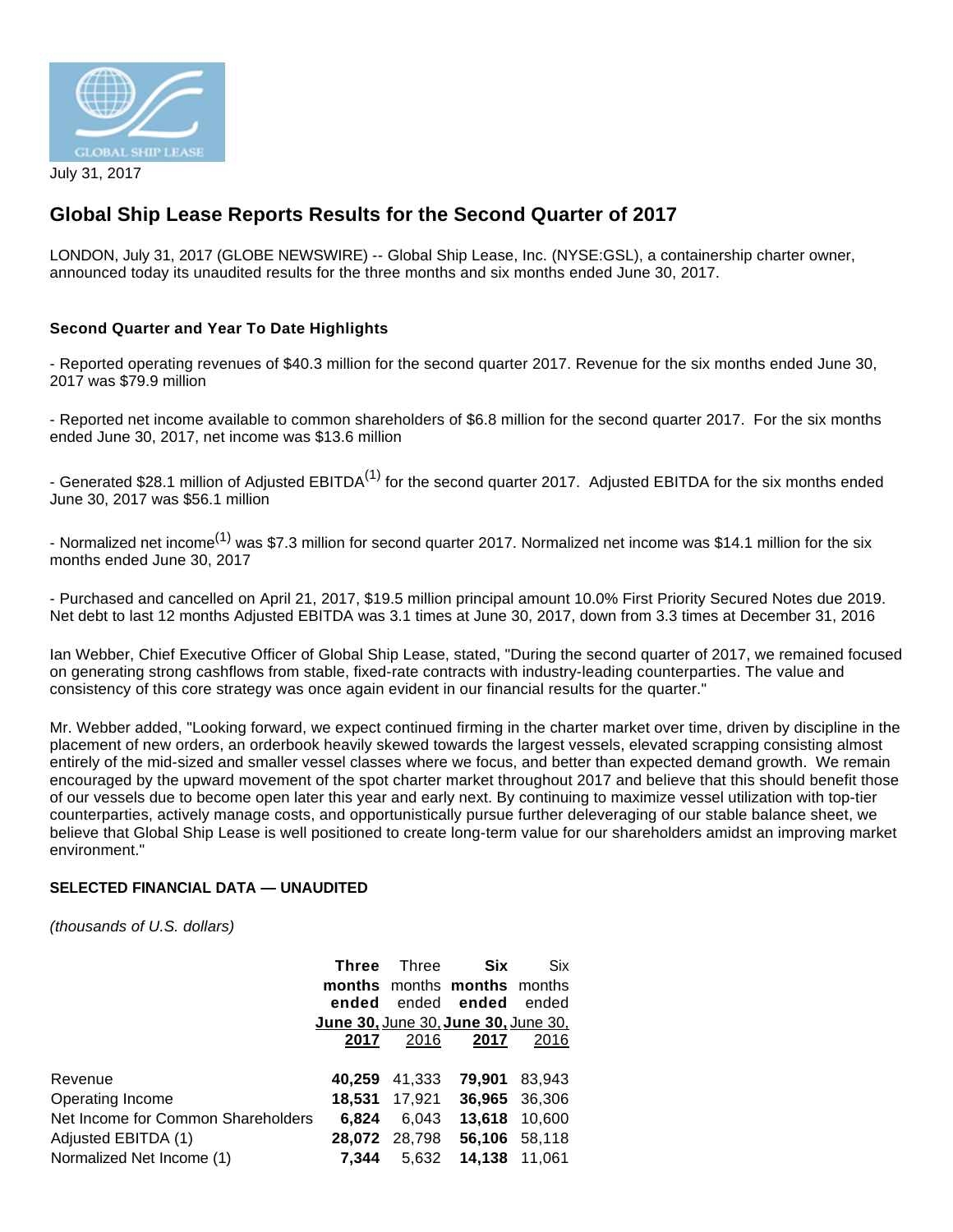(1) Adjusted EBITDA and Normalized net income are non-US Generally Accepted Accounting Principles (US GAAP) measures, as explained further in this press release, and are considered by Global Ship Lease to be useful measures of its performance. Reconciliations of such non-GAAP measures to the interim unaudited financial information are provided in this Earnings Release.

#### Revenue and Utilization

The 18-vessel fleet generated revenue from fixed-rate, mainly long-term time, charters of \$40.3 million in the three months ended June 30, 2017, down \$1.0 million (or 2.6%) on revenue of \$41.3 million for the comparative period in 2016, due mainly to reduced revenue as a consequence of the amendments to the charters of Marie Delmas and Kumasi effective August 1, 2016, offset by an overall reduction in offhire from a total of 53 days in the three months ended June 30, 2016 to 42 days in the 2017 period. There were 1,638 ownership days in the quarter, the same as in the comparative period in 2016. The 42 days of offhire in the three months ended June 30, 2017 were attributable to 15 days for scheduled drydockings and 27 days unplanned offhire, primarily related to a vessel grounding in late March, giving an overall utilization of 97.4%. The affected vessel underwent repairs and was successfully returned to service. In the comparative period of 2016, there were 51 days of planned offhire for scheduled dry-dockings and two days of unplanned offhire, giving a utilization of 96.8%.

For the six months ended June 30, 2017, revenue was \$79.9 million, down \$4.0 million (or 4.8%) on revenue of \$83.9 million in the comparative period, mainly due to the amendments to the charters of Marie Delmas and Kumasi effective August 1, 2016 and an increase in offhire to a total of 92 days in the six months ended June 30, 2017 from 53 in the comparative period.

The table below shows fleet utilization for the three and six months ended June 30, 2017 and 2016, and for the years ended December 31, 2016, 2015, 2014 and 2013.

| Three months ended Six months ended  |          |                                                            |       |       |       |       |       |       |  |  |
|--------------------------------------|----------|------------------------------------------------------------|-------|-------|-------|-------|-------|-------|--|--|
|                                      | June 30. | June 30, June 30, June 30, Dec 31, Dec 31, Dec 31, Dec 31, |       |       |       |       |       |       |  |  |
| Days                                 | 2017     | 2016                                                       | 2017  | 2016  | 2016  | 2015  | 2014  | 2013  |  |  |
|                                      |          |                                                            |       |       |       |       |       |       |  |  |
| Ownership days                       | 1,638    | 1,638                                                      | 3.258 | 3.276 | 6.588 | 6,893 | 6,270 | 6,205 |  |  |
| Planned offhire - scheduled dry-dock | (15)     | (51)                                                       | (62)  | (51)  | (100) | (9)   | (48)  | (21)  |  |  |
| Unplanned offhire                    | (27)     | (2)                                                        | (30)  | (2)   | (3)   | (7)   | (12)  | (7)   |  |  |
| Idle time                            | 0        | 0                                                          | 0     | 0     | 0     | (13)  | (64)  | 0     |  |  |
| Operating days                       | 1.596    | 1.585                                                      | 3.166 | 3.223 | 6.485 | 6.864 | 6.146 | 6.177 |  |  |
| Utilization                          | 97.4%    | 96.8%                                                      | 97.2% | 98.4% | 98.4% | 99.6% | 98.0% | 99.5% |  |  |

In the three months ended June 30, 2017, we completed one regulatory dry-docking. There have been a total of four regulatory dry-dockings year to date. One further regulatory dry-docking is scheduled in 2017. Two dry-dockings were completed in the three months ended June 30, 2016, and one further dry-docking was substantially completed. There were a total of six dry-dockings in 2016.

## Vessel Operating Expenses

Vessel operating expenses, which include costs of crew, lubricating oil, spares and insurance, as well as bunker fuel when a vessel is offhire or without a charter, were \$10.9 million for the three months ended June 30, 2017. The average cost per ownership day in the quarter was \$6,635, compared to \$6,909 for the comparative period, down \$274 or 4.0%. The reductions occurred across several cost categories, most prominently from lower consumption of lubricating oil, reduced insurance costs on renewals and lower expenditure on repairs and maintenance.

For the six months ended June 30, 2017, vessel operating expenses were \$21.3 million, or an average of \$6,531 per day, compared to \$22.7 million in the comparative period, or \$6,935 per day.

## **Depreciation**

Depreciation for the three months ended June 30, 2017 was \$9.5 million, compared to \$10.9 million in the second quarter 2016, with the reduction being due to the effect of lower book values for a number of vessels following impairment write downs taken in the third and fourth quarters 2016.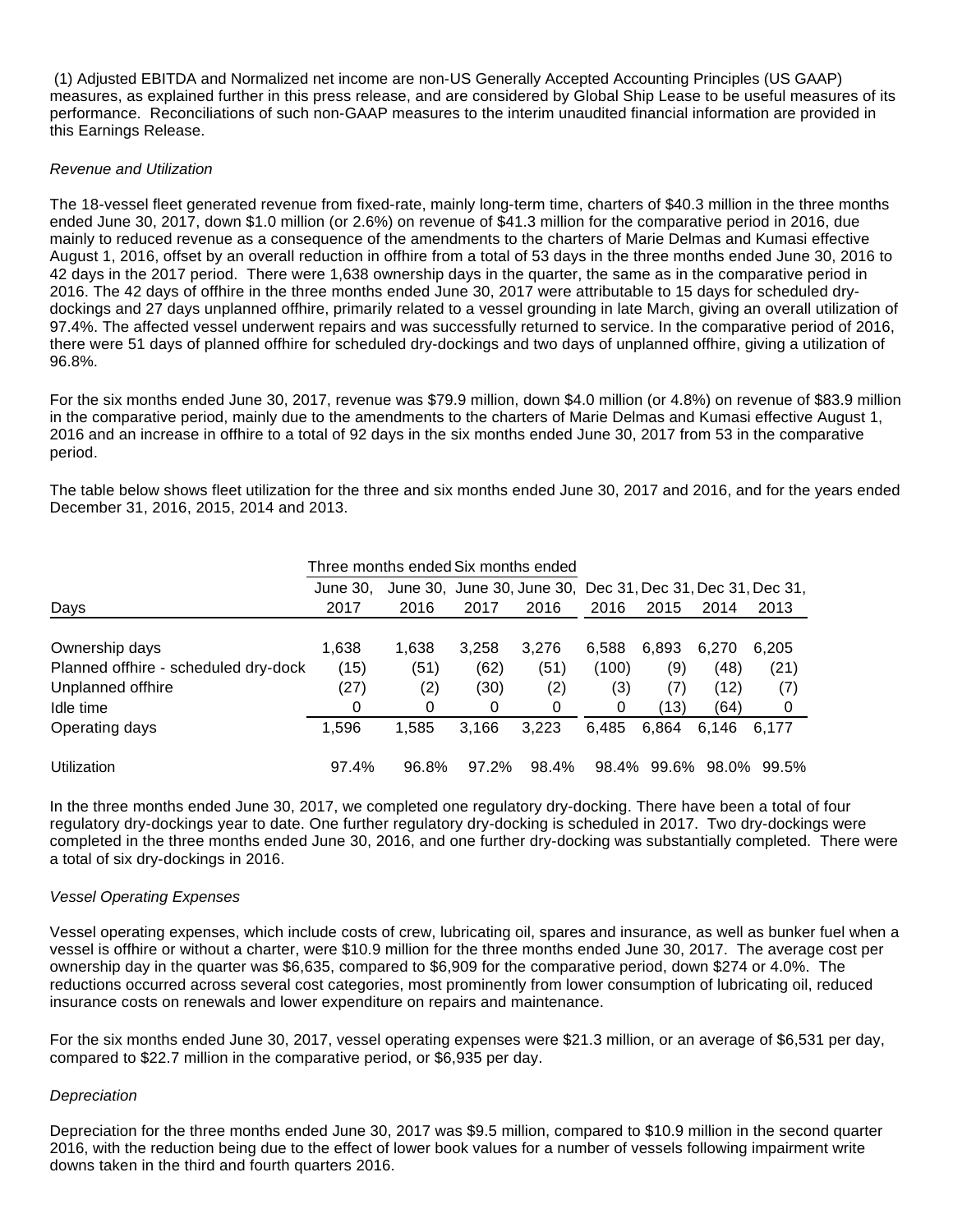Depreciation for the six months ended June 30, 2017 was \$19.1 million, compared to \$21.8 million in the comparative period, with the reduction being due to the reason noted above.

#### General and Administrative Costs

General and administrative costs were \$1.3 million in the three months ended June 30, 2017, the same as in the second quarter of 2016.

For the six months ended June 30, 2017, general and administrative costs were \$2.6 million, compared to \$3.3 million in the comparative period in 2016, which includes higher legal and professional fees in the three months ended March 31, 2016.

#### Other Operating Income

Other operating income in the three months ended June 30, 2017 was \$6,000, compared to \$63,000 in the second quarter of 2016.

For the six months ended June 30, 2017, other operating income was \$48,000, compared to \$144,000 in the comparative period.

#### Adjusted EBITDA

As a result of the above, Adjusted EBITDA was \$28.1 million for the three months ended June 30, 2017, down from \$28.8 million for the three months ended June 30, 2016.

Adjusted EBITDA for the six months ended June 30, 2017 was \$56.1 million, compared to \$58.1 million for the comparative period.

#### Interest Expense

Debt at June 30, 2017 comprised amounts outstanding on our Notes, the revolving credit facility and the secured term loan.

Interest expense for the three months ended June 30, 2017, was \$11.0 million, compared to \$11.1 million for the three months ended June 30, 2016. The reduction of \$1.0 million interest paid on our 10.0% Notes on lower amounts outstanding was offset by \$0.5 million charges, including premium paid, associated with the excess cashflow offer which retired \$19.5 million principal amount of our 10% Notes on April 21, 2017, whereas second quarter 2016 included a \$0.5 million gain realized in May 2016 on the purchase in the open market of \$4.2 million principal amount of the Notes.

For the six months ended June 30, 2017, interest expense was \$22.0 million, compared to \$24.2 million for the six months ended June 30, 2016. The reduction is mainly due to lower interest on the lower amount outstanding of our 10% Notes.

Interest income for the three months ended June 30, 2017 was \$0.1 million, compared to \$38,000 in the comparative quarter in 2016.

Interest income for the six months ended June 30, 2017 was \$0.2 million, compared to \$0.1 million in the comparative period in 2016.

#### **Taxation**

Taxation for the three months ended June 30, 2017 was \$6,000, compared to \$9,000 in the second quarter of 2016.

Taxation for the six months ended June 30, 2017 was \$16,000, compared to \$15,000 for the comparative period in 2016.

#### Earnings Allocated to Preferred Shares

The Series B preferred shares, issued on August 20, 2014, carry a coupon of 8.75%, the cost of which for the three months ended June 30, 2017 was \$0.8 million, the same as in the comparative period. The cost was \$1.5 million in the six months ended June 30, 2017, again the same as in the comparative period.

#### Net Income Available to Common Shareholders

Net income available to common shareholders for the three months ended June 30, 2017 was \$6.8 million, compared to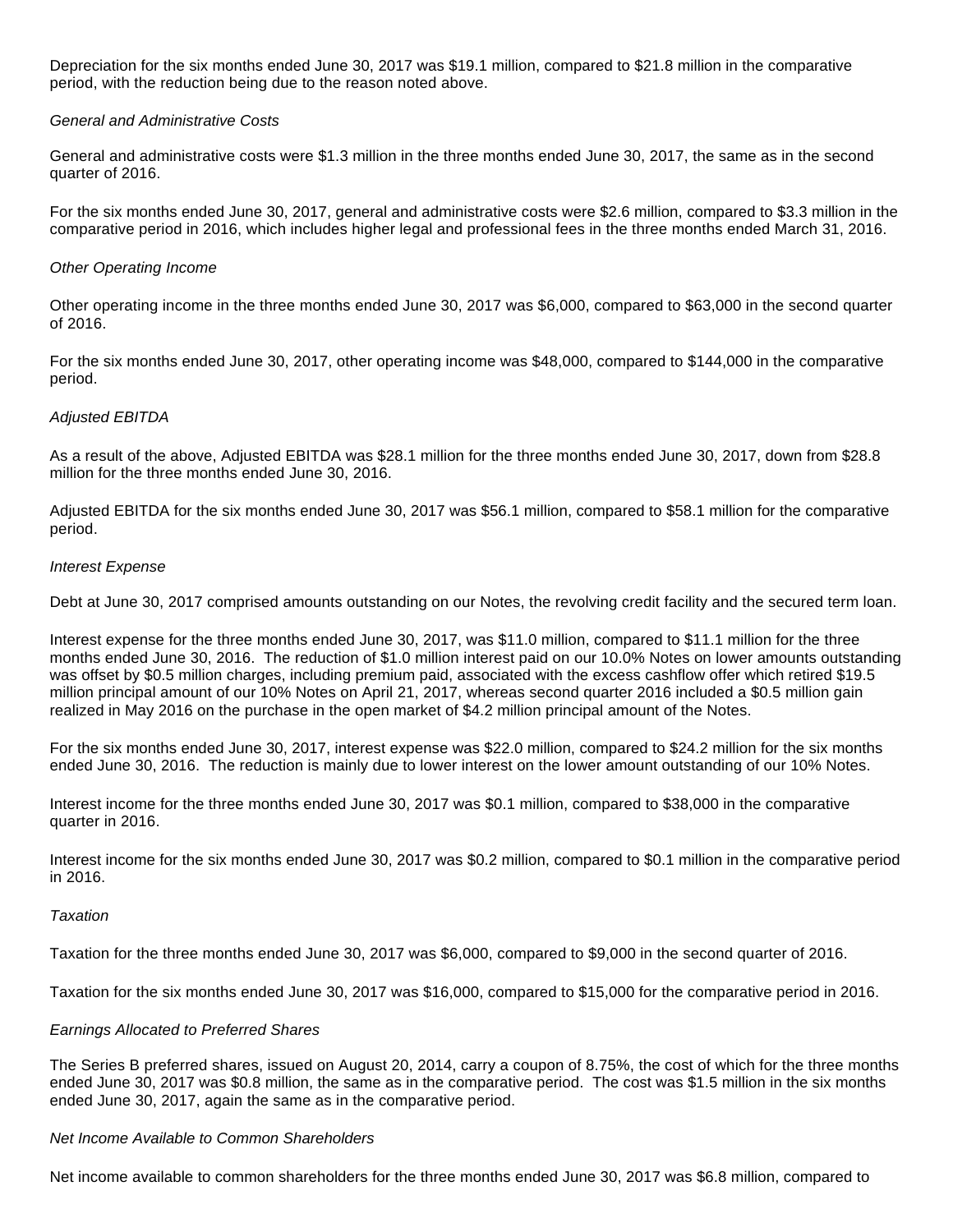\$6.0 million in the second quarter 2016.

Normalized net income, which excludes the premium paid on the purchase of our 10% Notes in April 2017 under the excess cashflow offer and associated charges, was \$7.3 million for the three months ended June 30, 2017, compared to \$5.6 million in the second quarter of 2016.

Net income available to common shareholders was \$13.6 million for the six months ended June 30, 2017, compared to \$10.6 million in the comparative period. Normalized net income for the six months ended June 30, 2017, was \$14.1 million. Normalized net income for the six months ended June 30, 2016 which excludes the gain on the purchase of 10% Notes in May 2016 and the premium associated with the tender offer for 10% Notes completed in March 2016, and associated charges, was \$11.1 million.

## Fleet

The following table provides information about the on-the-water fleet of 18 vessels as at June 30, 2017. 15 vessels are chartered to CMA CGM, and three are chartered to OOCL.

|                         |               |              |                 | Remaining<br><b>Charter</b> | <b>Earliest</b><br><b>Charter</b> | <b>Daily</b><br><b>Charter</b> |
|-------------------------|---------------|--------------|-----------------|-----------------------------|-----------------------------------|--------------------------------|
| <b>Vessel</b>           | Capacity      | Year         | <b>Purchase</b> | Term $(2)$                  | <b>Expiry</b>                     | Rate                           |
| <b>Name</b>             | in TEUs $(1)$ | <b>Built</b> | by GSL          | (years)                     | <b>Date</b>                       | \$                             |
| <b>CMA CGM Matisse</b>  | 2,262         | 1999         | Dec 2007        | 2.50                        | Sept 21, 2019                     | 15,300                         |
| <b>CMA CGM Utrillo</b>  | 2,262         | 1999         | Dec 2007        | 2.50                        | Sept 11, 2019                     | 15,300                         |
| Delmas Keta             | 2,207         | 2003         | Dec 2007        | 0.50                        | Sept 20, 2017                     | 18,465                         |
| Julie Delmas            | 2,207         | 2002         | Dec 2007        | 0.50                        | Sept 11, 2017                     | 18,465                         |
| Kumasi                  | 2,207         | 2002         | Dec 2007        | $1.50 - 3.50^{(3)}$         | Nov 16, 2018                      | $13,000^{(3)}$                 |
| Marie Delmas            | 2,207         | 2002         | Dec 2007        | $1.50 - 3.50^{(3)}$         | Nov 16, 2018                      | $13,000^{(3)}$                 |
| <b>CMA CGM La Tour</b>  | 2,272         | 2001         | Dec 2007        | 2.50                        | Sept 20, 2019                     | 15,300                         |
| <b>CMA CGM Manet</b>    | 2,272         | 2001         | Dec 2007        | 2.50                        | Sept 7, 2019                      | 15,300                         |
| <b>CMA CGM Alcazar</b>  | 5,089         | 2007         | Jan 2008        | 3.50                        | Oct 18, 2020                      | 33,750                         |
| CMA CGM Château d'If    | 5,089         | 2007         | Jan 2008        | 3.50                        | Oct 11, 2020                      | 33,750                         |
| <b>CMA CGM Thalassa</b> | 11,040        | 2008         | Dec 2008        | 8.50                        | Oct 1, 2025                       | 47,200                         |
| CMA CGM Jamaica         | 4,298         | 2006         | Dec 2008        | 5.50                        | Sept 17, 2022                     | 25,350                         |
| <b>CMA CGM Sambhar</b>  | 4,045         | 2006         | Dec 2008        | 5.50                        | Sept 16, 2022                     | 25,350                         |
| <b>CMA CGM America</b>  | 4,045         | 2006         | Dec 2008        | 5.50                        | Sept 19, 2022                     | 25,350                         |
| <b>CMA CGM Berlioz</b>  | 6,621         | 2001         | Aug 2009        | 4.25                        | May 28, 2021                      | 34,000                         |
| <b>OOCL Tianjin</b>     | 8,063         | 2005         | Oct 2014        | 0.50                        | Oct 28, 2017                      | 34,500                         |
| OOCL Qingdao            | 8,063         | 2004         | Mar 2015        | 0.75                        | Mar 11, 2018                      | 34,500                         |
| OOCL Ningbo             | 8,063         | 2004         | Sep 2015        | 1.25                        | Sep 17, 2018                      | 34,500                         |

(1) Twenty-foot Equivalent Units.

(2) As at June 30, 2017. Plus or minus 90 days, other than (i) OOCL Tianjin which is between October 28, 2017 and January 28, 2018, (ii) OOCL Qingdao which is between March 11, 2018 and June 11, 2018, and (iii) OOCL Ningbo which is between September 17, 2018 and December 17, 2018, all at charterer's option.

(3) The charters for Kumasi and Marie Delmas were amended in July 2016. The charter rate is \$13,000 per day until September 14, 2017 for Marie Delmas and September 21, 2017 for Kumasi. Thereafter, the daily rate is \$9,800. The earliest possible re-delivery date is shown in the table, taking account of the Company exercising its option to extend the charters through December 31, 2018 plus or minus 45 days. The Company has two further consecutive options to extend the charters, at \$9,800 per day, which, if exercised, would extend the earliest re-delivery date to October 2, 2020.

## **Conference Call and Webcast**

Global Ship Lease will hold a conference call to discuss the Company's results for the three months ended June 30, 2017 today, Monday July 31, 2017 at 10:30 a.m. Eastern Time. There are two ways to access the conference call: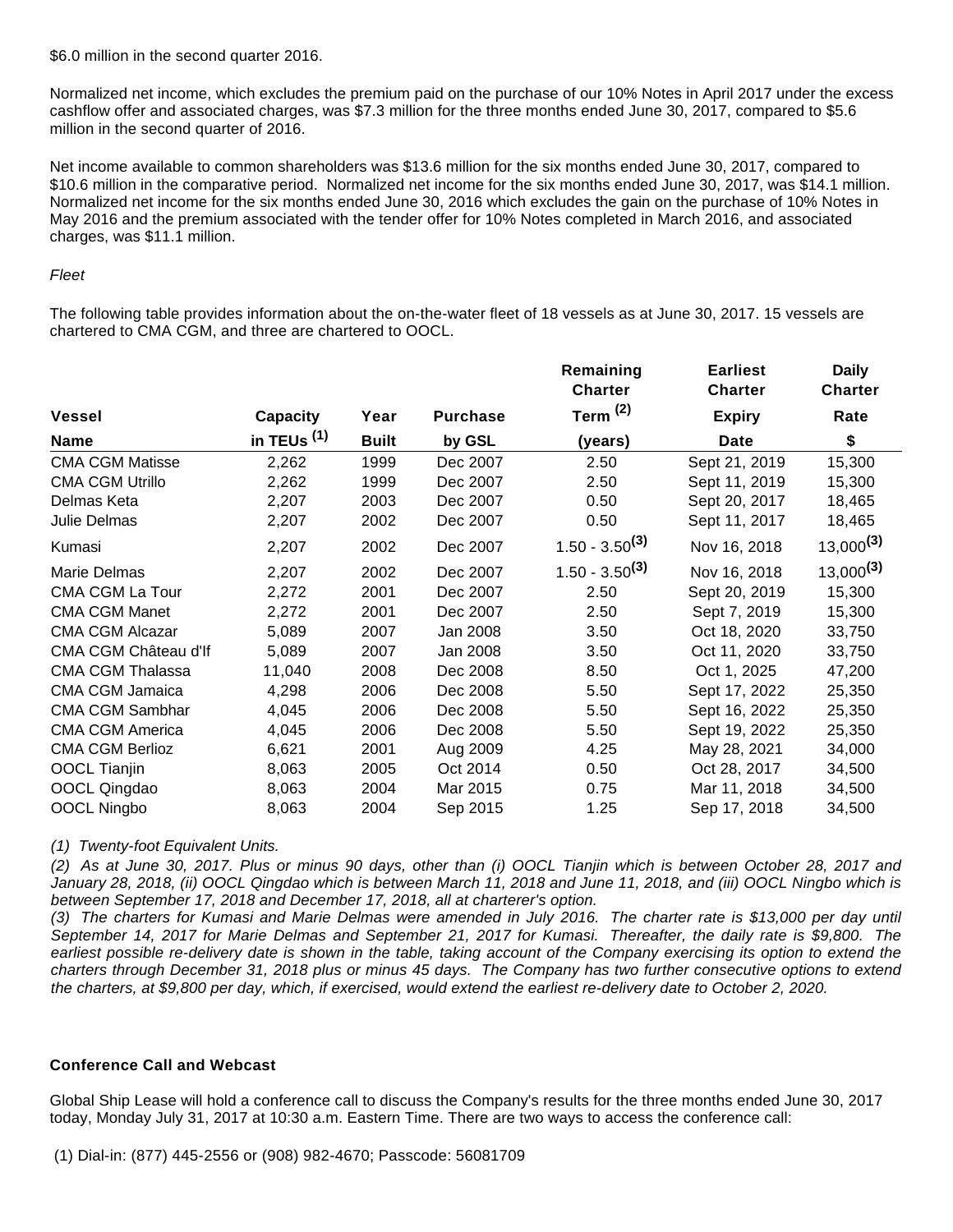Please dial in at least 10 minutes prior to 10:30 a.m. Eastern Time to ensure a prompt start to the call.

(2) Live Internet webcast and slide presentation: [http://www.globalshiplease.com](https://www.globenewswire.com/Tracker?data=8-9bmI8M8NDRWIXQ8EP50BU5PXc1BdqiyDHR7MfTTJCWjbjW2k9p8FSnfkzHPJEddDkPN2dy4kJymdqe_sddozgM50rEGVEtEfMSNeLnbk-Ayhu2wz1Iib2cOSArrLHs)

If you are unable to participate at this time, a replay of the call will be available through Wednesday, August 16, 2017 at (855) 859-2056 or (404) 537-3406. Enter the code 56081709 to access the audio replay. The webcast will also be archived on the Company's website: http://www.globalshiplease.com.

#### Annual Report on Form 20F

Global Ship Lease, Inc has filed its Annual Report for 2016 with the Securities and Exchange Commission. A copy of the report can be found under the Investor Relations section (Annual Reports) of the Company's website at [http://www.globalshiplease.com](https://www.globenewswire.com/Tracker?data=8-9bmI8M8NDRWIXQ8EP50BU5PXc1BdqiyDHR7MfTTJDPxjKMCD-uU2RXep86kPWAOJSxGUVm5QUcPsdcyDKYmrrOnZUFs5ppjk1mf060ps9JTdS30cknK9UOcQV_aERD) Shareholders may request a hard copy of the audited financial statements free of charge by contacting the Company at [info@globalshiplease.com](https://www.globenewswire.com/Tracker?data=IcPbXtxn_OgZ57ewnOV_J2o5bRm5sp6zlWXC4F_jOnETZWbmgpXZg0v-uAhcMIMcSLu6EhzwxJtHiSIomLZekDU55a_Ym3mjiseovYKofJs=) or by writing to Global Ship Lease, Inc, care of Global Ship Lease Services Limited, Portland House, Stag Place, London SW1E 5RS or by telephoning +44 (0) 207 869 8806.

#### About Global Ship Lease

Global Ship Lease is a containership charter owner. Incorporated in the Marshall Islands, Global Ship Lease commenced operations in December 2007 with a business of owning and chartering out containerships under mainly long-term, fixedrate charters to top tier container liner companies.

Global Ship Lease owns 18 vessels with a total capacity of 82,312 TEU and an average age, weighted by TEU capacity, at June 30, 2017 of 12.5 years. All 18 vessels are currently fixed on time charters, 15 of which are with CMA CGM. The average remaining term of the charters at June 30, 2017 is 3.1 years or 3.5 years on a weighted basis.

Reconciliation of Non-U.S. GAAP Financial Measures

## A. Adjusted EBITDA

Adjusted EBITDA represents net income before interest income and expense including amortization of deferred finance costs, realized and unrealized gain (loss) on derivatives, income taxes, depreciation and amortization. Adjusted EBITDA is a non-US GAAP quantitative measure used to assist in the assessment of the Company's ability to generate cash from its operations. We believe that the presentation of Adjusted EBITDA is useful to investors because it is frequently used by securities analysts, investors and other interested parties in the evaluation of companies in our industry. Adjusted EBITDA is not defined in US GAAP and should not be considered to be an alternate to Net income or any other financial metric required by such accounting principles.

## ADJUSTED EBITDA - UNAUDITED

(thousands of U.S. dollars)

|                                             |                                        | Three<br>ended<br>June 30, June 30, June 30, June 30, | Three<br>months months months months<br>ended | Six<br>ended  | <b>Six</b><br>ended |
|---------------------------------------------|----------------------------------------|-------------------------------------------------------|-----------------------------------------------|---------------|---------------------|
|                                             |                                        | 2017                                                  | 2016                                          | 2017          | 2016                |
| Net income available to Common Shareholders |                                        | 6.824                                                 |                                               | 6,043 13,618  | 10,600              |
| Adjust:                                     | Depreciation                           | 9.541                                                 | 10.877                                        | 19,141 21,812 |                     |
|                                             | Interest income                        | (90)                                                  | (38)                                          | (183)         | (82)                |
|                                             | Interest expense                       | 11.026                                                | 11,142 21,983 24,242                          |               |                     |
|                                             | Income tax                             | 6                                                     | 9                                             | 16            | 15                  |
|                                             | Earnings allocated to preferred shares | 765                                                   | 765                                           | 1,531         | 1,531               |
|                                             |                                        |                                                       |                                               |               |                     |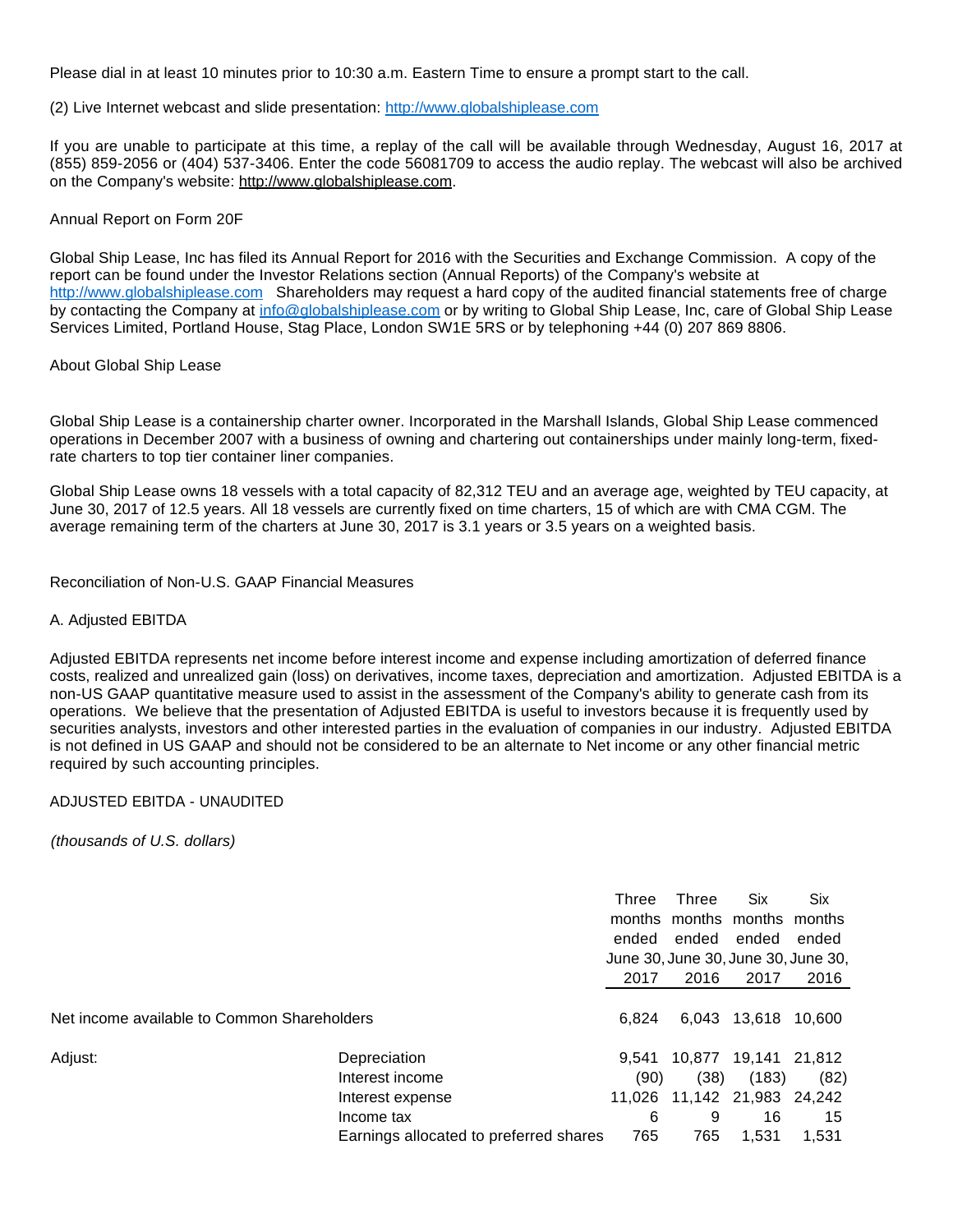#### B. Normalized net income

Normalized net income represents net income adjusted for the premium paid on the tender offer together with the related accelerated amortization of deferred financing costs and original issue discount. Normalized net income is a non-GAAP quantitative measure which we believe will assist investors and analysts who often adjust reported net income for nonoperating items that do not affect operating performance or operating cash generated. Normalized net income is not defined in US GAAP and should not be considered to be an alternate to net income or any other financial metric required by such accounting principles.

## NORMALIZED NET INCOME - UNAUDITED (thousands of U.S. dollars)

|                                                                                 | Three | Three                | Six   | Six           |
|---------------------------------------------------------------------------------|-------|----------------------|-------|---------------|
|                                                                                 |       | months months months |       | months        |
|                                                                                 | ended | ended                | ended | ended         |
|                                                                                 | June  | June                 | June  |               |
|                                                                                 | 30.   | 30,                  | 30,   | June 30,      |
|                                                                                 | 2017  | 2016                 | 2017  | 2016          |
|                                                                                 |       |                      |       |               |
| Net income available to Common Shareholders                                     |       | 6,824 6,043          |       | 13,618 10,600 |
| Adjust: Gain on purchase of Notes                                               | ---   | (452)                | $---$ | (452)         |
| Premium paid on tender offer for Notes                                          | 390   | $---$                | 390   | 533           |
| Accelerated write off of deferred financing charges related to purchase and     |       |                      |       |               |
| tender offer                                                                    | 61    | 10                   | 61    | 90            |
| Accelerated write off of original issue discount related to purchase and tender |       |                      |       |               |
| offer                                                                           | 69    | 31                   | 69    | 290           |
| Normalized net income                                                           |       | 7,344 5,632          |       | 14,138 11,061 |

## **Safe Harbor Statement**

This communication contains forward-looking statements. Forward-looking statements provide Global Ship Lease's current expectations or forecasts of future events. Forward-looking statements include statements about Global Ship Lease's expectations, beliefs, plans, objectives, intentions, assumptions and other statements that are not historical facts. Words or phrases such as "anticipate," "believe," "continue," "estimate," "expect," "intend," "may," "ongoing," "plan," "potential," "predict," "project," "will" or similar words or phrases, or the negatives of those words or phrases, may identify forwardlooking statements, but the absence of these words does not necessarily mean that a statement is not forward-looking. These forward-looking statements are based on assumptions that may be incorrect, and Global Ship Lease cannot assure you that these projections included in these forward-looking statements will come to pass. Actual results could differ materially from those expressed or implied by the forward-looking statements as a result of various factors.

The risks and uncertainties include, but are not limited to:

• future operating or financial results;

• expectations regarding the strength of future growth of the container shipping industry, including the rates of annual demand and supply growth;

• the financial condition of CMA CGM (the company's principal charterer and main source of operating revenue) and other charterers and their ability to pay charterhire in accordance with the charters;

- the overall health and condition of the U.S. and global financial markets;
- Global Ship Lease's financial condition and liquidity, including its ability to obtain additional financing to fund capital expenditures, vessel acquisitions and for other general corporate purposes and its ability to meet its financial covenants and repay its borrowings;

• Global Ship Lease's expectations relating to dividend payments and forecasts of its ability to make such payments including the availability of cash and the impact of constraints under its first priority secured notes;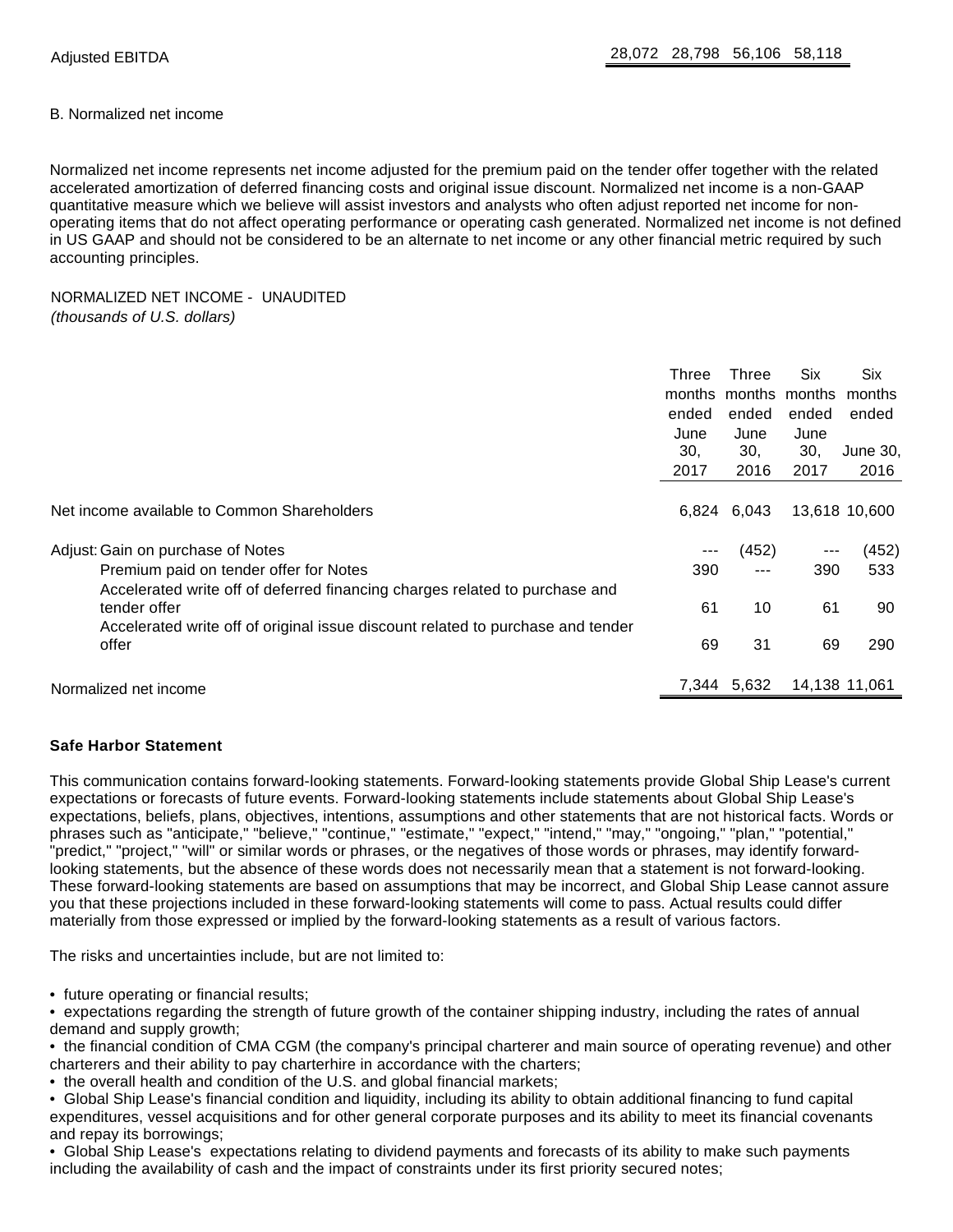• future acquisitions, business strategy and expected capital spending;

• operating expenses, availability of key employees, crew, number of off-hire days, dry-docking and survey requirements, costs of regulatory compliance, insurance costs and general and administrative costs;

• general market conditions and shipping industry trends, including charter rates and factors affecting supply and demand;

- assumptions regarding interest rates and inflation:
- change in the rate of growth of global and various regional economies;

• risks incidental to vessel operation, including piracy, discharge of pollutants and vessel accidents and damage including total or constructive total loss;

• estimated future capital expenditures needed to preserve Global Ship Lease's capital base;

• Global Ship Lease's expectations about the availability of vessels to purchase, the time that it may take to construct new vessels, or the useful lives of its vessels;

• Global Ship Lease's continued ability to enter into or renew charters including the re-chartering of vessels on the expiry of existing charters, or to secure profitable employment for its vessels in the spot market;

• the continued performance of existing charters;

• Global Ship Lease's ability to capitalize on management's and directors' relationships and reputations in the containership industry to its advantage;

- changes in governmental and classification societies' rules and regulations or actions taken by regulatory authorities;
- expectations about the availability of insurance on commercially reasonable terms;
- unanticipated changes in laws and regulations; and
- potential liability from future litigation.

Forward-looking statements are subject to known and unknown risks and uncertainties and are based on potentially inaccurate assumptions that could cause actual results to differ materially from those expected or implied by the forwardlooking statements. Global Ship Lease's actual results could differ materially from those anticipated in forward-looking statements for many reasons specifically as described in Global Ship Lease's filings with the SEC. Accordingly, you should not unduly rely on these forward-looking statements, which speak only as of the date of this communication. Global Ship Lease undertakes no obligation to publicly revise any forward-looking statement to reflect circumstances or events after the date of this communication or to reflect the occurrence of unanticipated events. You should, however, review the factors and risks Global Ship Lease describes in the reports it will file from time to time with the SEC after the date of this communication.

## **Global Ship Lease, Inc.**

## **Interim Unaudited Consolidated Statements of Income**

(Expressed in thousands of U.S. dollars except share data)

|                                           | Three months ended June 30, Six months ended June 30, |        |    |        |    |        |    |        |
|-------------------------------------------|-------------------------------------------------------|--------|----|--------|----|--------|----|--------|
|                                           |                                                       | 2017   |    | 2016   |    | 2017   |    | 2016   |
| <b>Operating Revenues</b>                 |                                                       |        |    |        |    |        |    |        |
| Time charter revenue                      | \$                                                    | 9,341  | \$ | 9,341  | \$ | 18,578 | \$ | 18,678 |
| Time charter revenue - related party      |                                                       | 30,918 |    | 31,992 |    | 61,323 |    | 65,265 |
|                                           |                                                       | 40,259 |    | 41,333 |    | 79,901 |    | 83,943 |
| <b>Operating Expenses</b>                 |                                                       |        |    |        |    |        |    |        |
| Vessel operating expenses                 |                                                       | 10,468 |    | 10,917 |    | 20,478 |    | 21,919 |
| Vessel operating expenses - related party |                                                       | 400    |    | 400    |    | 800    |    | 800    |
| Depreciation                              |                                                       | 9,541  |    | 10,877 |    | 19,141 |    | 21,812 |
| General and administrative                |                                                       | 1,325  |    | 1,281  |    | 2,565  |    | 3,250  |
| Other operating income                    |                                                       | (6)    |    | (63)   |    | (48)   |    | (144)  |
| Total operating expenses                  |                                                       | 21,728 |    | 23,412 |    | 42,936 |    | 47,637 |
| <b>Operating Income</b>                   |                                                       | 18,531 |    | 17,921 |    | 36,965 |    | 36,306 |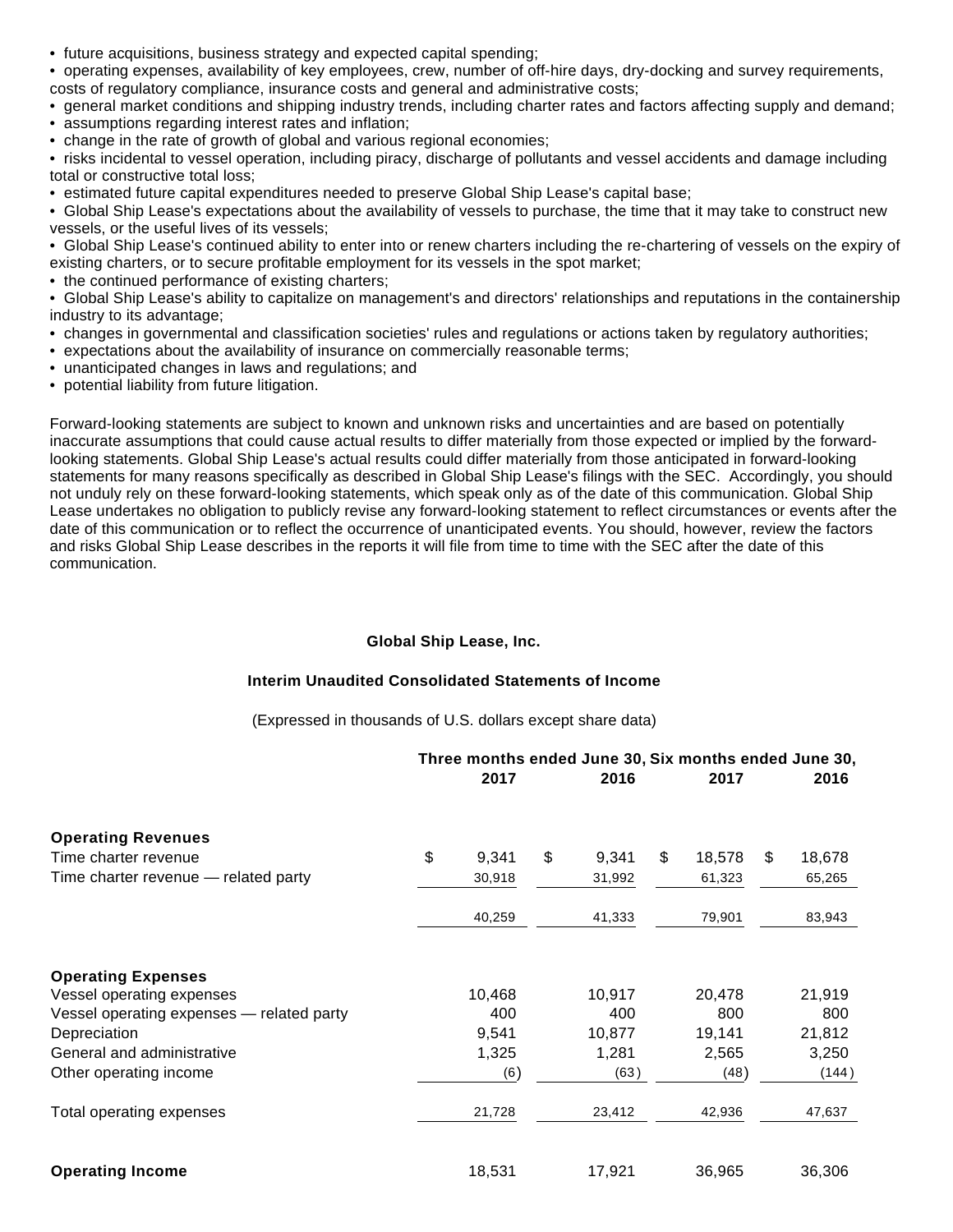| <b>Non Operating Income (Expense)</b>           |    |          |    |           |    |           |              |
|-------------------------------------------------|----|----------|----|-----------|----|-----------|--------------|
| Interest income                                 |    | 90       |    | 38        |    | 183       | 82           |
| Interest expense                                |    | (11,026) |    | (11, 142) |    | (21, 983) | (24, 242)    |
| Income before Income Taxes                      |    | 7,595    |    | 6,817     |    | 15.165    | 12,146       |
| Income taxes                                    |    | (6)      |    | (9)       |    | (16)      | (15)         |
| <b>Net Income</b>                               | \$ | 7,589    | \$ | 6.808     | \$ | 15,149    | \$<br>12,131 |
| Earnings allocated to Series B Preferred Shares |    | (765)    |    | (765)     |    | (1,531)   | (1,531)      |
| Net Income available to Common Shareholders     |    | 6,824    | \$ | 6,043     | \$ | 13,618    | \$<br>10,600 |

# **Earnings per Share**

| Weighted average number of Class A common shares<br>outstanding |                          |           |                                                                      |           |
|-----------------------------------------------------------------|--------------------------|-----------|----------------------------------------------------------------------|-----------|
| Basic (including RSUs without service conditions)<br>Diluted    | 47,975,609<br>47,975,609 |           | 47,850,107 47,975,609 47,845,842<br>47,956,959 47,975,609 47,888,279 |           |
| Net income per Class A common share                             |                          |           |                                                                      |           |
| Basic (including RSUs without service conditions)               | \$<br>$0.14 \text{ } $$  | 0.13\$    | 0.28\$                                                               | 0.22      |
| Diluted                                                         | \$<br>$0.14 \text{ } $$  | 0.13\$    | 0.28\$                                                               | 0.22      |
| Weighted average number of Class B common shares<br>outstanding |                          |           |                                                                      |           |
| Basic and diluted                                               | 7,405,956                | 7.405.956 | 7,405,956                                                            | 7,405,956 |
| Net income per Class B common share<br>Basic and diluted        | \$<br>$0.00 \text{ s}$   | $0.00$ \$ | $0.00$ \$                                                            | 0.00      |

# **Global Ship Lease, Inc.**

## **Interim Unaudited Consolidated Balance Sheets**

(Expressed in thousands of U.S. dollars)

|                           | 2017     | June 30, December 31,<br>2016 |
|---------------------------|----------|-------------------------------|
| <b>Assets</b>             |          |                               |
| Cash and cash equivalents | \$59,432 | 54,243<br>S                   |
| Accounts receivable       | 15       | 29                            |
| Due from related party    | 862      | 906                           |
| Prepaid expenses          | 1,098    | 1,146                         |
| Other receivables         | 182      | 52                            |
| Inventory                 | 674      | 553                           |
| Total current assets      | 62,263   | 56,929                        |
| Vessels in operation      | 703,993  | 719,110                       |
| Other fixed assets        | 13       |                               |
| Intangible assets         | 11       | 16                            |
| Other long term assets    | 140      | 195                           |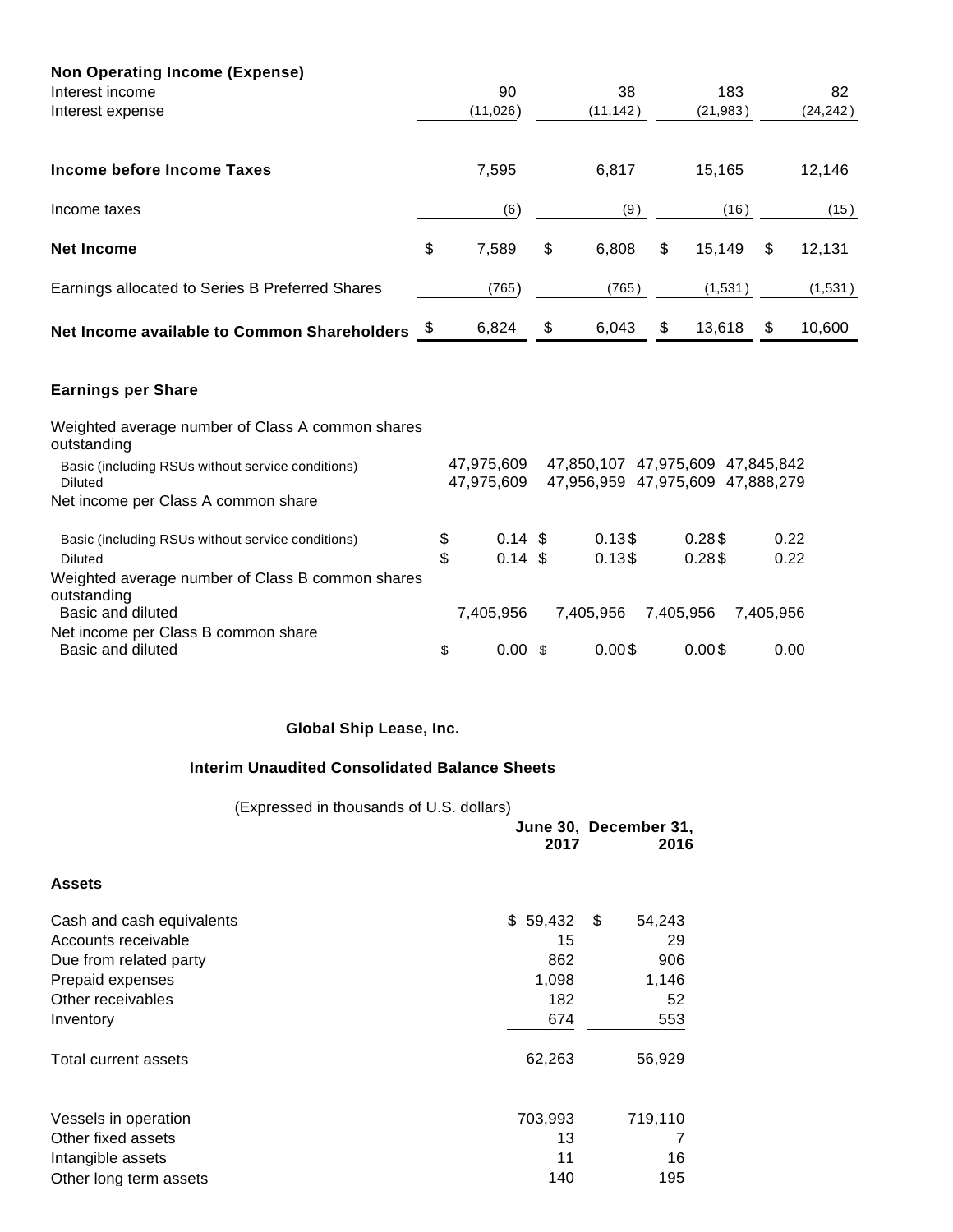| Total non-current assets                                                                                                                                                                                                                                                                                                                                                               | 704,157                                            |      | 719,328                                            |
|----------------------------------------------------------------------------------------------------------------------------------------------------------------------------------------------------------------------------------------------------------------------------------------------------------------------------------------------------------------------------------------|----------------------------------------------------|------|----------------------------------------------------|
| <b>Total Assets</b>                                                                                                                                                                                                                                                                                                                                                                    | \$766,420                                          | \$   | 776,257                                            |
| <b>Liabilities and Stockholders' Equity</b>                                                                                                                                                                                                                                                                                                                                            |                                                    |      |                                                    |
| Liabilities                                                                                                                                                                                                                                                                                                                                                                            |                                                    |      |                                                    |
| Current portion of long term debt<br>Intangible liability - charter agreements<br>Deferred revenue<br>Accounts payable<br>Due to related party<br>Accrued expenses                                                                                                                                                                                                                     | 27,512<br>1,788<br>2,698<br>791<br>1,817<br>11,034 |      | 31,026<br>1,807<br>1,940<br>963<br>1,315<br>11,664 |
| Total current liabilities                                                                                                                                                                                                                                                                                                                                                              | 45,640                                             |      | 48,715                                             |
| Long term debt<br>Intangible liability - charter agreements<br>Deferred tax liability<br>Total long term liabilities                                                                                                                                                                                                                                                                   | 369,355<br>8,897<br>17<br>378,269                  |      | 388,847<br>9,782<br>20<br>398,649                  |
| <b>Total Liabilities</b>                                                                                                                                                                                                                                                                                                                                                               | \$423,909                                          | - \$ | 447,364                                            |
| Commitments and contingencies                                                                                                                                                                                                                                                                                                                                                          |                                                    |      |                                                    |
| <b>Stockholders' Equity</b>                                                                                                                                                                                                                                                                                                                                                            |                                                    |      |                                                    |
| Class A Common stock - authorized<br>214,000,000 shares with a \$0.01 par value;<br>47,575,609 shares issued and outstanding (2016 – 47,575,609) \$<br>Class B Common stock — authorized<br>20,000,000 shares with a \$0.01 par value;<br>7,405,956 shares issued and outstanding (2016 - 7,405,956)<br>Series B Preferred shares - authorized<br>16,100 shares with \$0.01 par value; | 476<br>74                                          | \$   | 476<br>74                                          |
| 14,000 shares issued and outstanding (2016 - 14,000)                                                                                                                                                                                                                                                                                                                                   |                                                    |      |                                                    |
| Additional paid in capital<br>(Accumulated deficit)                                                                                                                                                                                                                                                                                                                                    | 386,708<br>(44, 747)                               |      | 386,708<br>(58, 365)                               |
| <b>Total Stockholders' Equity</b>                                                                                                                                                                                                                                                                                                                                                      | 342,511                                            |      | 328,893                                            |
| <b>Total Liabilities and Stockholders' Equity</b>                                                                                                                                                                                                                                                                                                                                      | \$766,420                                          | \$   | 776,257                                            |

 $\overline{a}$ 

**Global Ship Lease, Inc.**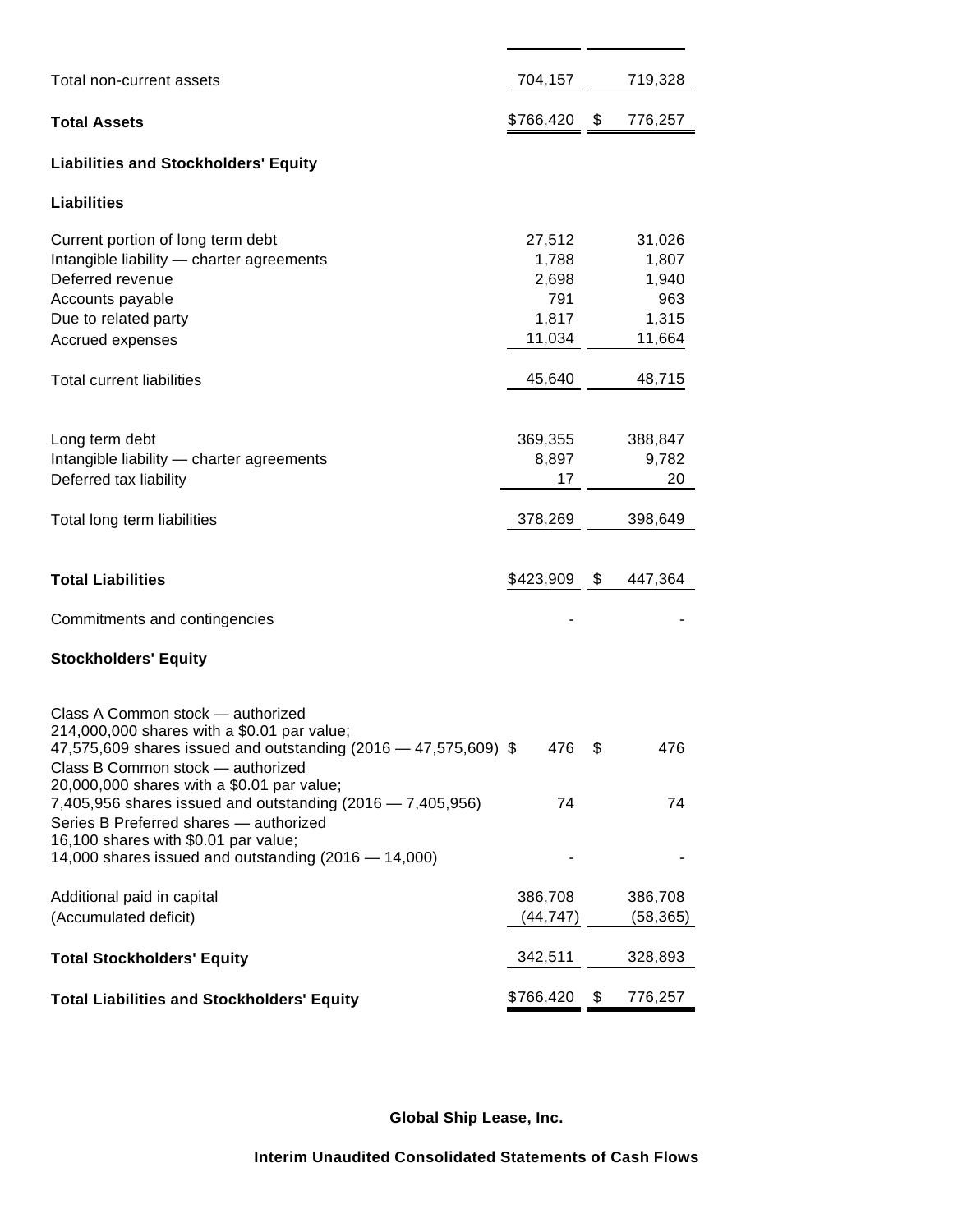|                                                                                                                                                                                                                                                        | <b>Three months ended</b><br><b>June 30,</b> |                               |    | <b>Six months ended June</b> |    |                                 |    |                                 |
|--------------------------------------------------------------------------------------------------------------------------------------------------------------------------------------------------------------------------------------------------------|----------------------------------------------|-------------------------------|----|------------------------------|----|---------------------------------|----|---------------------------------|
|                                                                                                                                                                                                                                                        |                                              | 2017                          |    | 2016                         |    | 2017                            |    | 30,<br>2016                     |
| <b>Cash Flows from Operating Activities</b>                                                                                                                                                                                                            |                                              |                               |    |                              |    |                                 |    |                                 |
| Net income                                                                                                                                                                                                                                             | \$                                           | 7,589                         | \$ | 6,808                        | \$ | 15,149                          | \$ | 12,131                          |
| <b>Adjustments to Reconcile Net income to Net Cash</b><br><b>Provided by Operating Activities</b>                                                                                                                                                      |                                              |                               |    |                              |    |                                 |    |                                 |
| Depreciation                                                                                                                                                                                                                                           |                                              | 9,541                         |    | 10,877                       |    | 19,141                          |    | 21,812                          |
| Amortization of deferred financing costs                                                                                                                                                                                                               |                                              | 885                           |    | 820                          |    | 1,775                           |    | 1,772                           |
| Amortization of original issue discount                                                                                                                                                                                                                |                                              | 343                           |    | 334                          |    | 625                             |    | 916                             |
| Amortization of intangible liability                                                                                                                                                                                                                   |                                              | (452)                         |    | (530)                        |    | (904)                           |    | (1,059)                         |
| Share based compensation                                                                                                                                                                                                                               |                                              |                               |    | 82                           |    |                                 |    | 115                             |
| Gain on repurchase of secured notes                                                                                                                                                                                                                    |                                              |                               |    | (452)                        |    |                                 |    | (452)                           |
| Decrease (increase) in accounts receivable and other assets                                                                                                                                                                                            |                                              | 382                           |    | 151                          |    | (199)                           |    | (398)                           |
| Decrease (increase) in inventory                                                                                                                                                                                                                       |                                              | (73)                          |    | 40                           |    | (121)                           |    | 74                              |
| Increase (decrease) in accounts payable and other liabilities                                                                                                                                                                                          |                                              | 8,800                         |    | 8,896                        |    | (748)                           |    | (1, 285)                        |
| (Decrease) increase in unearned revenue<br>Increase in related party balances                                                                                                                                                                          |                                              | 330<br>580                    |    | (104)<br>347                 |    | 758<br>628                      |    | (208)                           |
| Unrealized foreign exchange (gain) loss                                                                                                                                                                                                                |                                              |                               |    |                              |    |                                 |    | 1,063                           |
|                                                                                                                                                                                                                                                        |                                              |                               |    | (58)                         |    | 6                               |    | (28)                            |
| <b>Net Cash Provided by Operating Activities</b>                                                                                                                                                                                                       |                                              | 27,925                        |    | 27,211                       |    | 36,110                          |    | 34,453                          |
| <b>Cash Flows from Investing Activities</b><br>Cash paid for vessel improvements<br>Cash paid in respect of sale of vessels<br>Cash paid for other assets<br>Cash paid for drydockings                                                                 |                                              | (100)<br>(8)<br>(2, 211)      |    | (97)<br>(948)                |    | (100)<br>(8)<br>(3,931)         |    | (254)<br>(1)<br>(948)           |
| <b>Net Cash Used in Investing Activities</b>                                                                                                                                                                                                           |                                              | (2, 319)                      |    | (1,045)                      |    | (4,039)                         |    | (1, 203)                        |
| <b>Cash Flows from Financing Activities</b><br>Repurchase of secured notes<br>Proceeds from drawdown of revolving credit facility<br>Deferred financing costs incurred<br>Repayment of credit facilities<br>Series B Preferred Shares - dividends paid |                                              | (19, 501)<br>(2,925)<br>(765) |    | (3,748)<br>(1,925)<br>(765)  |    | (19, 501)<br>(5,850)<br>(1,531) |    | (30, 410)<br>(4,650)<br>(1,531) |
| <b>Net Cash Used in Financing Activities</b>                                                                                                                                                                                                           |                                              | (23, 191)                     |    | (6, 438)                     |    | (26, 882)                       |    | (36, 591)                       |
| Net Increase (decrease) in Cash and Cash Equivalents<br><b>Cash and Cash Equivalents at Start of Period</b>                                                                                                                                            |                                              | 2,415<br>57,017               |    | 19,728<br>30,522             |    | 5,189<br>54,243                 |    | (3, 341)<br>53,591              |
| <b>Cash and Cash Equivalents at End of Period</b>                                                                                                                                                                                                      | \$                                           | 59,432                        |    | 50,250                       | \$ | 59,432                          | \$ | 50,250                          |
| <b>Supplemental information</b>                                                                                                                                                                                                                        |                                              |                               |    |                              |    |                                 |    |                                 |
| Total interest paid                                                                                                                                                                                                                                    | \$                                           | 746                           | \$ | 725                          | \$ | 19,678                          | \$ | 22,232                          |
| Income tax paid                                                                                                                                                                                                                                        | \$                                           | 10                            | \$ | 10                           | \$ | $24$ \$                         |    | 26                              |